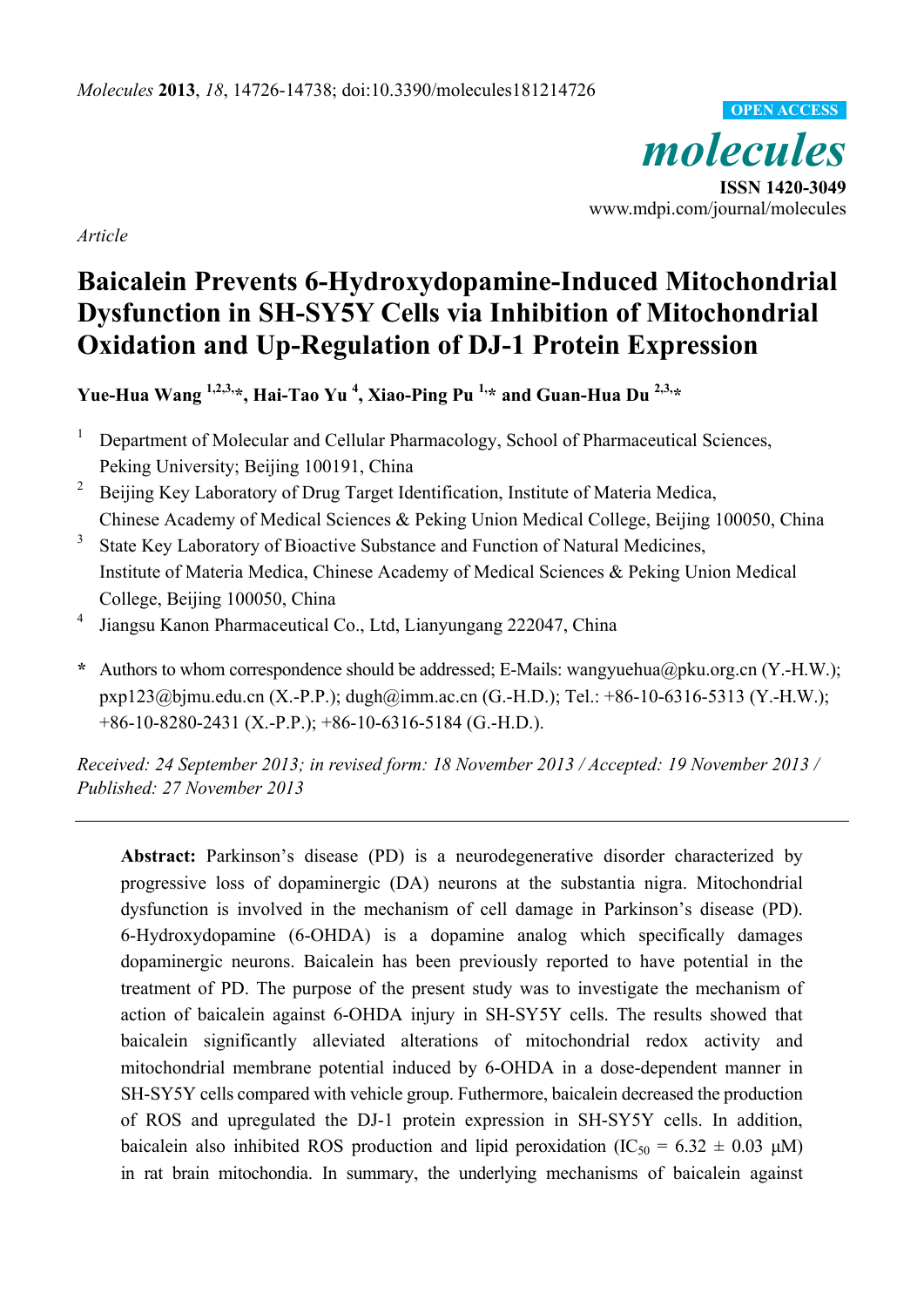6-OHDA-induced mitochondrial dysfunction may involve inhibition of mitochondrial oxidation and upregulation of DJ-1 protein expression.

**Keywords:** baicalein; Parkinson's disease; 6-hydroxydopamine; SH-SY5Y cells; brain mitochondria

# **1. Introduction**

Parkinson's disease (PD) is a neurodegenerative disorder characterized by slowly progressive degeneration of dopamine (DA) neurons in the substantia nigra pars compacta, with subsequent damage of nerve terminals, accompanied by DA depletion in the striatum. Although the neuropathological hallmarks of PD are well described, the etiology remains still undefined. Notably, several observations suggest that mitochondrial dysfunction and oxidative stress are involved in the pathogenesis of PD [1–3].

Many lines of evidence suggest that mitochondrial dysfunction plays a central role in the pathogenesis of PD [4]. Mitochondrion is an essential organelle that supplies the cell with ATP through oxidative phosphorylation, synthesizes key molecules, and buffers calcium gradients [5]. It is not surprising that mitochondrial health is tightly regulated and associated with the homeostasis and aging of the organism [6]. Mitochondrial diseases often have an associated metabolic component, and consequently mitochondrial defects are expected in aging, and other energy-dependent disturbances [7]. In such disturbances, cellular oxidative damage caused by the generation of reactive oxygen species (ROS) that exceed the natural antioxidant activity is likely an initiating factor in aging [8]. ROS cause oxidative damage to proteins, lipids, and DNA and are one of the most prominent factors related to neurodegeneration. Therefore, regulation of redox signaling and inhibiting excess ROS generation would contribute greatly not only to extend longevity but also to ameliorate the progression of dopaminergic cell death seen in patients with PD [9].

The protein DJ-1 was first identified as a novel oncogene product [10] and was later found to be a causative gene product of a familial form of PD (PARK7) [11]. DJ-1 plays important roles in transcriptional regulation [12], anti-oxidative stress reaction [13–16], and the elimination of abnormal protein aggregates [17]. DJ-1 is a ubiquitous redox-responsive cytoprotective protein with diverse functions. In addition to its direct quenching ROS effect within neurons, DJ-1 may play a role of neuroprotection in a transcellular manner in chronic neurodegenerative diseases [18].

6-Hydroxydopamine (6-OHDA) is a dopamine analog, which specifically damages dopaminergic neurons either via uncoupling mitochondrial oxidative phosphorylation resulting in energy deprivation or alternatively, is associated with its ability to produce hydrogen peroxide, hydroxyl and superoxide radicals under physiological pH conditions [19]. Evidence demonstrates that 6-OHDA generates ROS and induces apoptosis in dopaminergic cells of rat substantia nigra [20]. It has also been reported that 6-OHDA inhibits complexes I and IV of the mitochondrial respiratory chain [21,22]. Therefore, 6-OHDA is used to investigate the cellular and molecular mechanisms underlying selective degeneration of dopaminergic neurons in PD. The SH-SY5Y cell line has become a popular cell model for PD research because this cell line possesses many characateristics of DAergic neurons [23]. It has been used as an *in vitro* model for the study of PD and to determine the effect of protective and therapeutic agents. It is thought that 6-OHDA induces toxicity that mimics the neuropathological and biochemical characteristics of PD in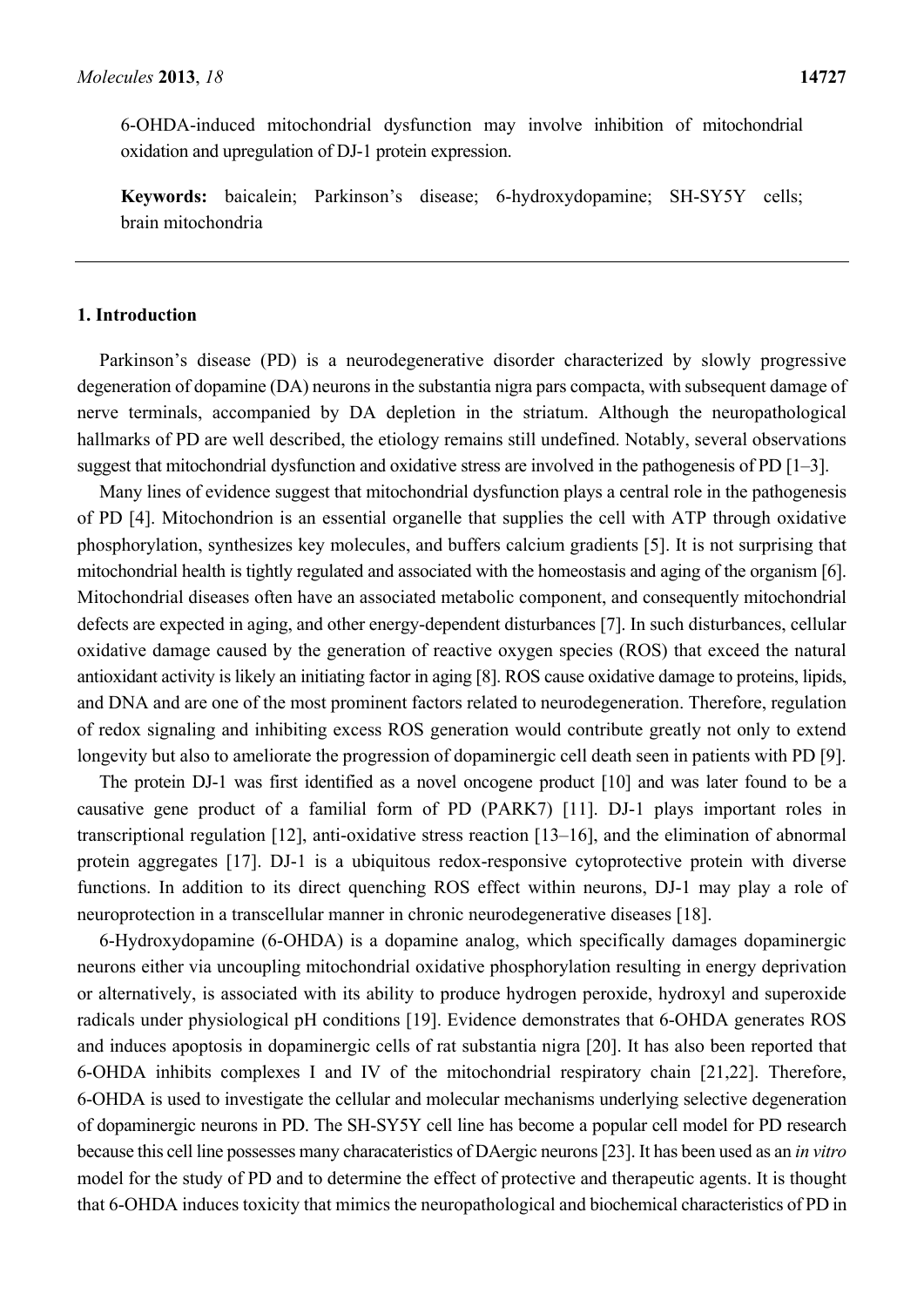SH-SY5Y cells [24–28]. Therefore, the 6-OHDA-induced SH-SY5Y cell toxicity was used as a *vitro* PD model in our studies to investigate the possible protective effect of baicalein.

Baicalein, a flavonoid obtained from the roots of the traditional Chinese herbal medicine Huangqin, *Scutellaria baicalensis* Georgi (Figure 1), has been widely used for treatment of inflammation, hypertension, cardiovascular disease, bacterial infection and cancer [29,30]. Our previous studies have shown that baicalein has anti-experimental Parkinsonism effects, especially against muscle tremors, in a mice model [31,32] and a rat model [33], however, the mechanisms and target protein(s) underlying this protective effect remain largely unknown. The purpose of this study was to explore the mechanism of action of baicalein against PD.





# **2. Results and Discussion**

# *2.1. Effect of Baicalein on Morphology and Cell Viability in SH-SY5Y Cells Damaged by 6-OHDA*

It is known that 6-OHDA could selectively cause degeneration of the nigrostriatal dopaminergic neuronal pathway in several animals [22] and cells [34,35], so 6-OHDA-damaged SH-SY5Y cells were used as an *in vitro* PD model in our studies to investigate the possible mechanism of action of baicalein. As shown in Figure 2A, within 24 h of treatment with 6-OHDA alone, the majority of SH-SY5Y cells had undergone morphological changes such as membrane blebbing and cell shrinkage. Co-treatment with baicalein protected the cells from 6-OHDA damage.

**Figure 2.** Effect of baicalein on the morphological changes and viability of SH-SY5Y cells induced by 6-OHDA. (**A**) Morphological changes were observed by light microscopy. Representative photographs showing control cells (a), vehicle cells (b), 6-OHDA + baicalein 0.1  $\mu$ M (c), 6-OHDA + baicalein 1  $\mu$ M (d), and 6-OHDA+baicalein 10  $\mu$ M (e). (**B**) Cell viability was estimated by MTT assay.



Data were expressed as percent cell viability of untreated cells. Data are the mean  $\pm$  SD,  $n = 4$ ,  $\frac{1}{10}$   $p < 0.01$  *vs.* untreated group; \*\*  $p < 0.01$  *vs.* vehicle group.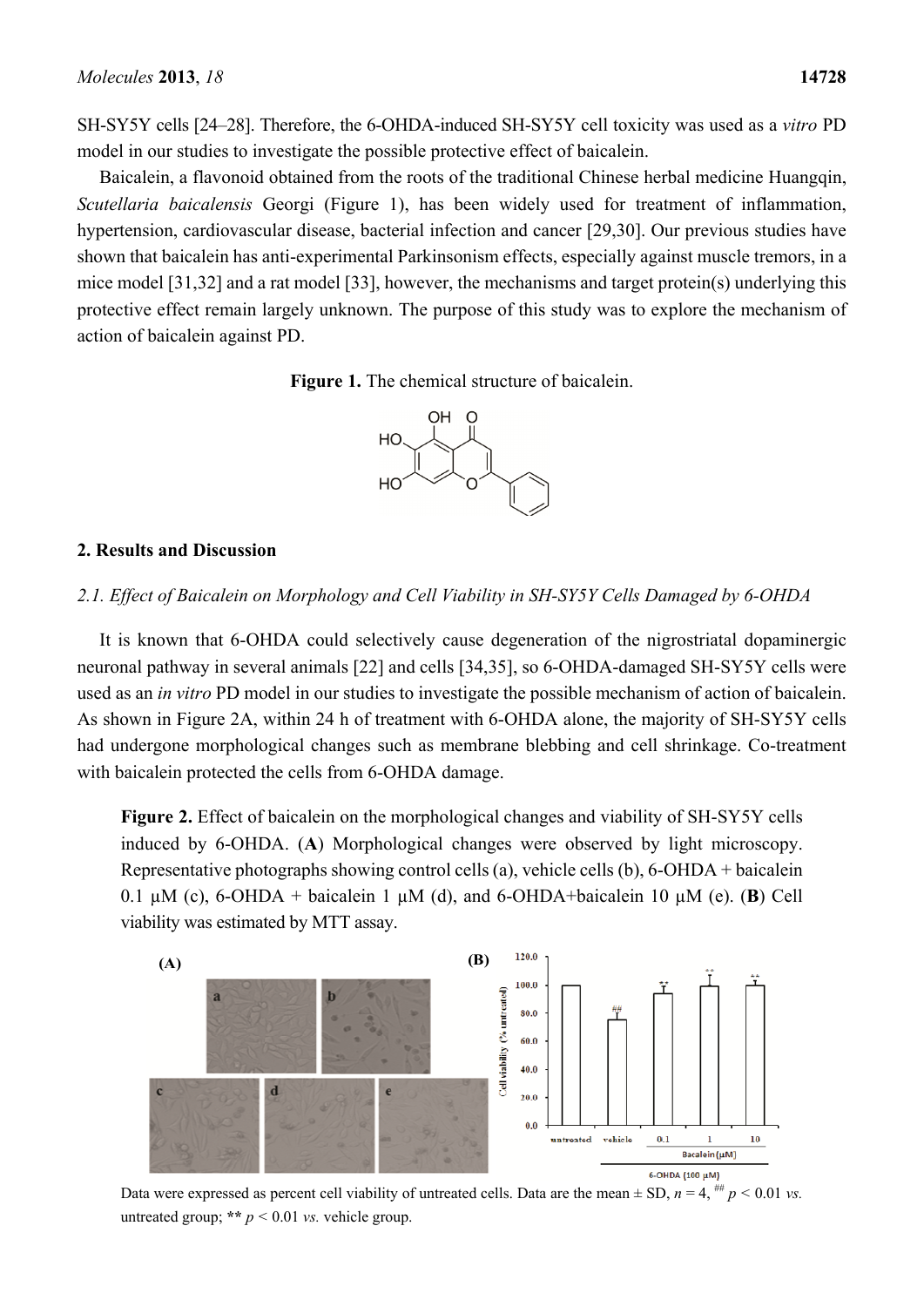We also determined the cell viability by MTT assay, Treatment of SH-SY5Y cells with 6-OHDA alone resulted in an approximately 25% reduction in cell survival within 24 h, whereas co-treatment with 0.1, 1 and 10  $\mu$ M baicalein all showed a reduction of 6-OHDA-mediated cytotoxicity (all  $p < 0.01$ ). Figure 2B). These results indicate that the incubation of SH-SY5Y cells with baicalein effectively prevents 6-OHDA-induced cytotoxicity.

# *2.2. Baicalein Attenuates the Decrease of Mitochondria Redox Activity and the Collapse of Mitochondrial Membrane Potential Induced by 6-OHDA in SH-SY5Y Cells*

Mitochondrial dysfunction has long been implicated in the pathogenesis of Parkinson's disease (PD). The integrity of mitochondrial function is crucial for the maintenance of cell viability. Increasing evidence suggests that mitochondria are deeply involved in the production of reactive oxygen species through the electron carriers of the respiratory chain [36–39]. Mitochondrial dysfunction was detected as a decrease in mitochondrial redox activity and a loss in mitochondrial membrane potential (*Δψm).* Here, we used the resazurin staining method for the dectection mitochondrial redox activity and the JC-1 staining assay for the detection *Δψm* in SH-SY5Y cells. Rezazurin is a fluorescent indicator of mitochondrial function. JC-1 is sensitive to mitochondrial membrane potential, and the changes in the ratio between aggregate (red) and monomer (green) fluorescence can provide information regarding the mitochondrial membrane potential. Thus, resazurin and JC-1 are valuable analytical tools for examining mitochondrial function [40]. The results showed that 24 h of incubation with 6-OHDA significantly reduced mitochondria redox activity compared to the untreated group (*p* < 0.01, Figure 3A). On the other hand, co-treatment with 1 μM and 10 μM of baicalein significantly attenuated mitochondria redox activity impair induced by 6-OHDA (both *p* < 0.05, Figure 3A). As shown in Figure 3B, treatment with 100 µM of 6-OHDA for 24 h resulted in significant decrease of *Δψm* compared with untreated group (*p* < 0.01, Figure 3B).

**Figure 3.** Effect of baicalein on mitochondrial redox activity and mitochondria membrane potential of SH-SY5Y cells induced by 6-OHDA. (**A**) Mitochondrial redox activity was assayed by resazurin; (**B**) Mitochondria membrane potential was assayed by JC-1 staining. Data were expressed as percentage of untreated cells.



Data are the mean  $\pm$  SD,  $n = 4$ , <sup>##</sup>  $p < 0.01$  *vs.* untreated group; \*  $p < 0.05$ , \*\*  $p < 0.01$  *vs.* vehicle group.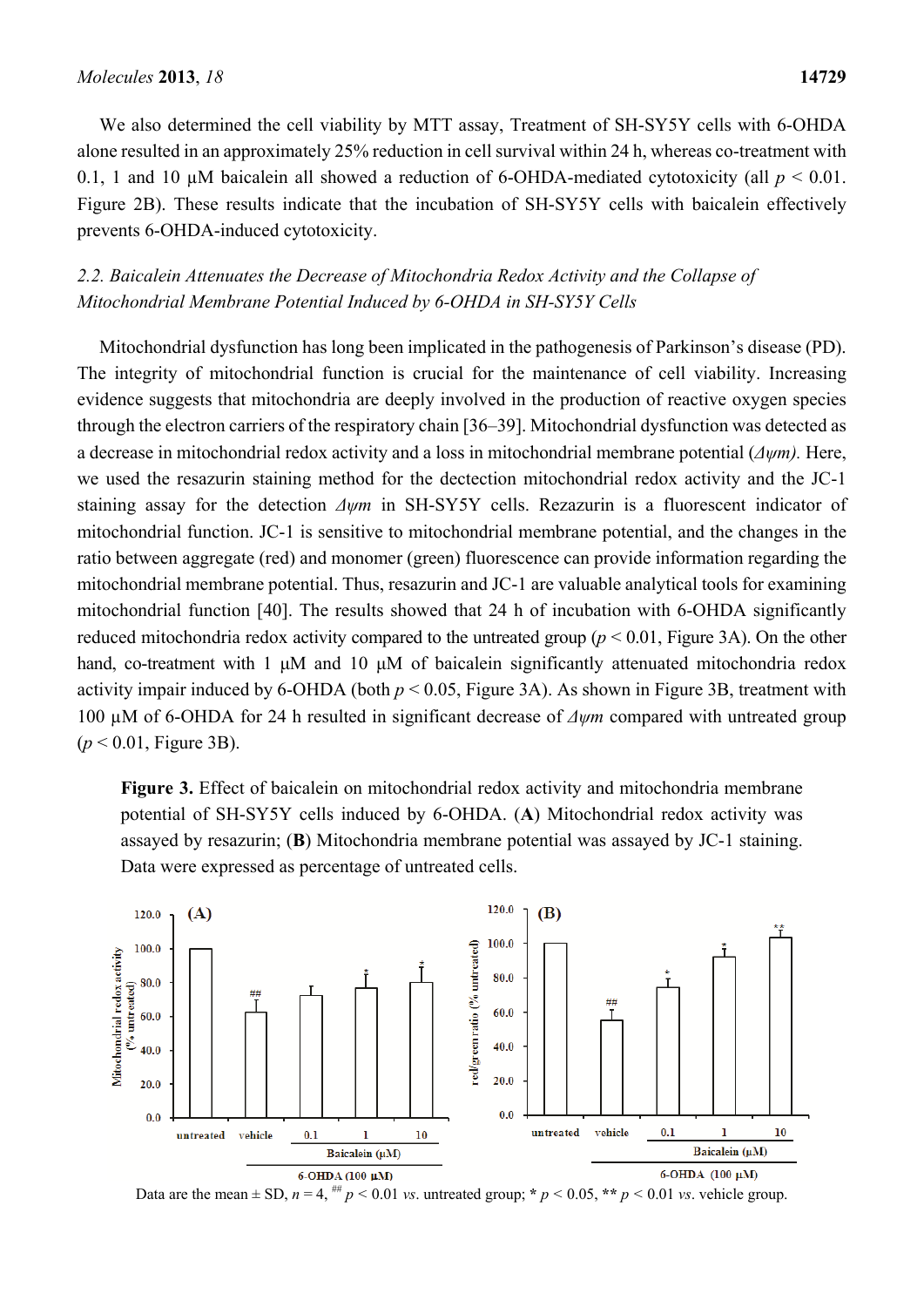However, the decrease of *Δψm* induced by 6-OHDA was significantly attenuated by co-treatment

with baicalein in a dose-dependent manner. The present study indicates that mitochondrial redox activity decrease and mitochondrial membrane potential dissipation may play important roles in 6-OHDA induced dopaminergic neurotoxicity, and further provides that improvement of mitochondrial dysfunction may be a better way to slow progressive dopaminergic neurodegeneration commonly associated with PD.

# *2.3. Baicalein Reduces the Production of ROS Induced by 6-OHDA in SH-SY5Y Cells*

6-OHDA is a highly reactive substance, which is readily auto-oxidized and oxidatively deaminated by monoamine oxidase, to give rise to ROS [41], which in turn, can cause DNA strand breaks, damage protein residues and initiate lipid peroxidation reactions [42]. The intracellular ROS level was determined by DCF fluorescence. SH-SY5Y cells treated with 6-OHDA showed a significant increase (about 1.4-fold) of intracellular ROS compared with untreated cells  $(p < 0.01$ , Figure 4). This increase was significantly attenuated by co-incubation with 0.1, 1 and 10  $\mu$ M baicalein (all  $p < 0.01$ , Figure 4). This result indicates that the co-incubation of SH-SY5Y cells with baicalein effectively prevents 6-OHDA-induced the production of ROS (Figure 4). These results indicate that ROS plays an important role in the induction of neuronal damage by 6-OHDA, and baicalein could inhibit the production of ROS in SH-SY5Y cells, which indicates that the blockage of ROS by baicalein might be a very important factor for its neuroprotection.

**Figure 4.** Effect of baicalein on generation of ROS induced by 6-OHDA in SH-SY5Y cells. Data were expressed as percentage of untreated cells.



Data are the mean  $\pm$  SD,  $n = 4$ ,  $\#$   $p \le 0.01$  *vs.* untreated group; \*\*  $p \le 0.01$  *vs.* vehicle group.

# *2.4. Baicalein Up-Regulates DJ-1 Protein Expression in SH-SY5Y Cells*

DJ-1 is known to play a key role in antioxidant and neuroprotection in neuronal cells [13,43,44]. DJ-1 regulates redox signaling kinase pathways and acts as a transcriptional regulator of antioxidative gene batteries. Therefore, DJ-1 is an important redox-reactive signaling intermediate controlling oxidative stress during age-related neurodegenerative processes. The anti-oxidant properties of DJ-1 lead to cytoprotection under oxidative stress conditions [45–47]. Thus, up-regulation of DJ-1 protein expression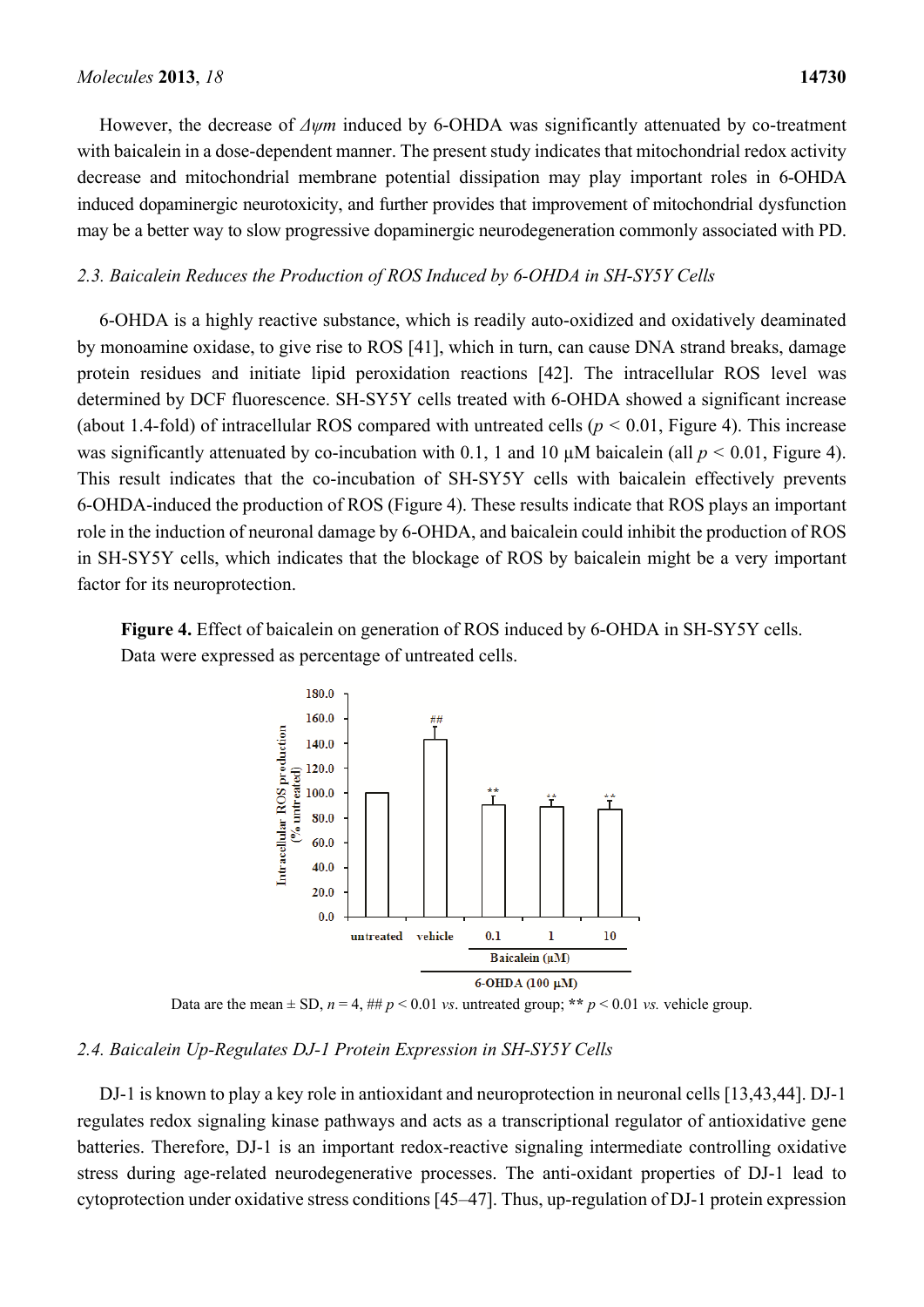or augmenting DJ-1 activity might provide novel approaches to treating chronic neurodegenerative illnesses [18]. It is reported that DJ-1 binds to the mitochondrial complex I and plays a role in maintenance of mitochondrial complex I integrity [48].

As shown in Figure 5, treatment of SH-SY5Y cells with 6-OHDA alone for 24 h resulted in an approximately 22% reduction in DJ-1 protein  $(p < 0.01)$ , whereas co-treatment with baicalein significantly increased DJ-1 protein expression in a dose-dependent manner in SH-SY5Y cells compared with vehicle group. This result suggests that baicalein effects reduction of cytotoxicity and mitochondrial dysfunction via up-regulation of DJ-1 protein. Our finding also indicates that DJ-1 is critical for mitochondrial function and may be the targeting protein for baicalein against PD.

**Figure 5.** Effect of baicalein on DJ-1 protein expression in SH-SY5Y cells induced by 6-OHDA. Data were expressed as percentage of untreated cells.



Data are the mean  $\pm$  SD,  $n = 4$ , ##  $p < 0.01$  *vs.* untreated group; \*\*  $p < 0.01$  *vs.* vehicle group.

# *2.5. Baicalein Suppresses the ROS Production Induced by 6-OHDA and Lipid Peroxidation in Rat Brain Mitochondria*

A wide variety of ROS are produced in the course of the normal metabolism in biological systems and they have several important physiological functions, but their accumulation beyond the required amount can potentially damage lipids, proteins, and nucleic acids [49].

To observe the direct effect of baicalein on mitochondrial oxidative stress, reactive oxidant species level was measured in isolated rat brain mitochondria in further research. Baicalein exhibited significant protective effects on 6-OHDA-induced reactive oxidant species production, which were in accordance with the results obtained from the cellular study (Figure 6A). In addition, baicalein also inhibited the lipid peroxidation of brain mitochondria in a concentration-dependent manner (Figure 6B). The  $IC_{50}$ value is  $6.32 \pm 0.03$  μM. Our results showed baicalein reduced the production of ROS in rat brain mitochondria and inhibit lipid peroxidation of rat brain mitochondria.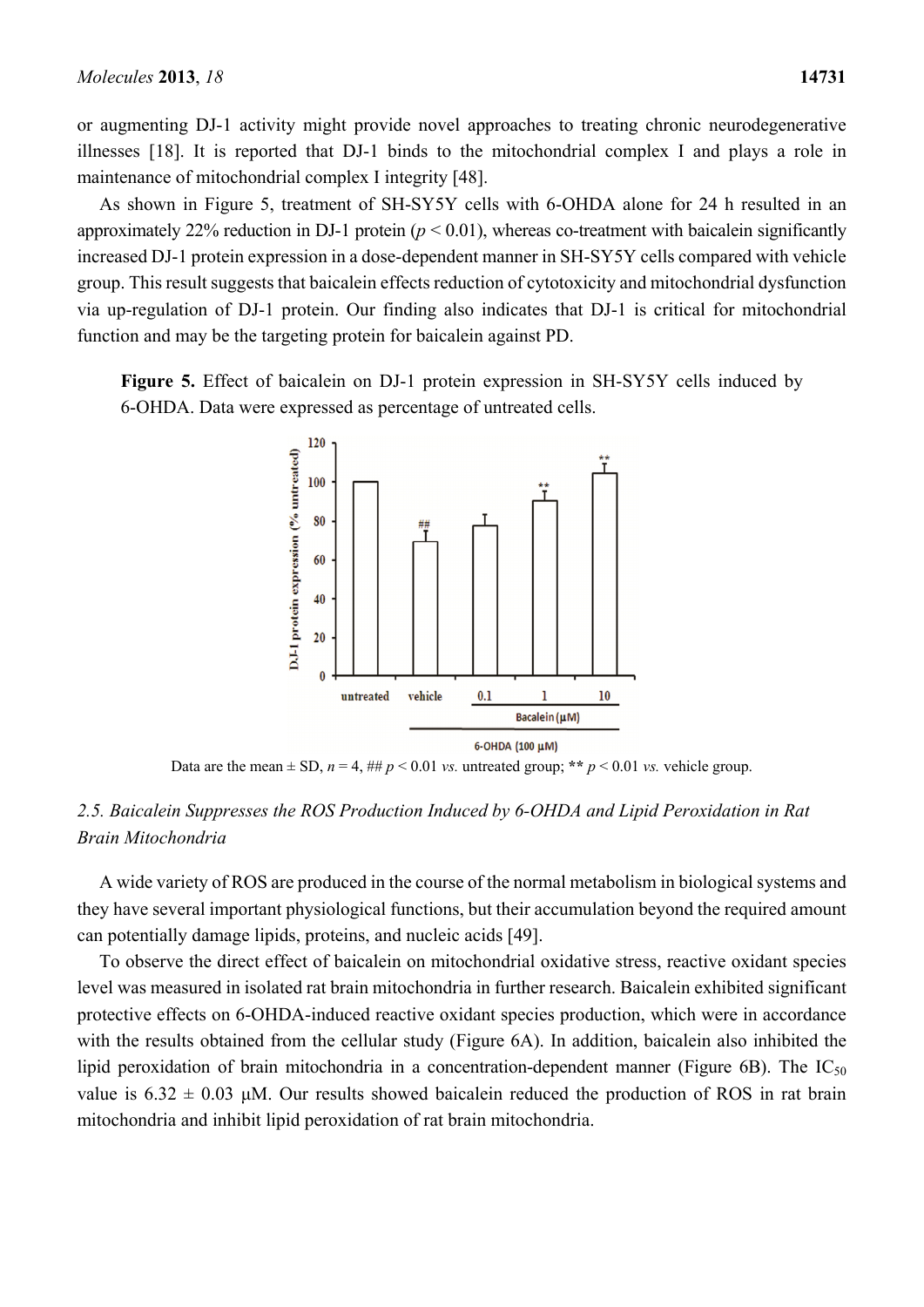**Figure 6.** Effect of baicalein on generation of ROS induced by 6-OHDA and lipid peroxidation in rat brain mitochondria. (**A**) ROS production in rat brain mitochondria; (**B**) lipid peroxidation in rat brain mitochondria.



Data were expressed as percentage of untreated cells. Data are the mean  $\pm$  SD,  $n = 4$ ,  $\#$   $p \le 0.01$  *vs.* untreated group; \*\*  $p < 0.01$  *vs.* vehicle group.

## **3. Experimental**

#### *3.1. Materials*

Bacalein was obtained from National Institutes for Food and Drug Control (Beijing, China). The SH-SY5Y cell line was obtained from Cell Culture Centre, Institute of Basic Medical Sciences, Chinese Academy of Medical Science (Beijing, China). DMEM and fetal bovine serum were purchased from Gibco (Grand Island, NY, USA). 6-OHDA, MTT, 2,7-dichlorodihydrofluorescein diacetate (H2DCF-DA) and resazurin were purchased from Sigma-Aldrich (St. Louis, MO, USA). JC-1 assay kit was purchased from Beyotime Institute of Biotechnology (Haimen City, Jiangsu, China). DJ-1 Cell-Based ELISA Kit was a product of the Abnova Company (Taipei City, Taiwan).

# *3.2. Cell Culture and Treatment*

SH-SY5Y cells were grown in DMEM supplemented with 10% fetal bovine serum at 37 °C in a humidified atmosphere containing  $5\%$  CO<sub>2</sub>. Stock solution of 6-OHDA (100 mM, 1,000 $\times$ ) was dissolved in 0.2% ascorbic acid and aliquoted for storage at −20 °C. Before 6-OHDA was added to the culture medium, the stock solution was freshly diluted to the final concentration of 100 μM with serum-free DMEM medium. The cells were plated into 96-well plates at a density of  $2 \times 10^5$  cells/mL. After 70%–80% confluence, the cells were pre-incubated with different concentration of baicalein in a serum-free DMEM medium for 1 h. Then, 6-OHDA was added to the wells at a final concentration of 100 µM and incubated for another 24 h at 37 °C. In this study, the untreated group represented the control group which was treated with serum-free DMEM medium containing 0.0002% ascorbic acid, but without 6-OHDA. The vehicle group represented 6-OHDA-treated alone without baicalein.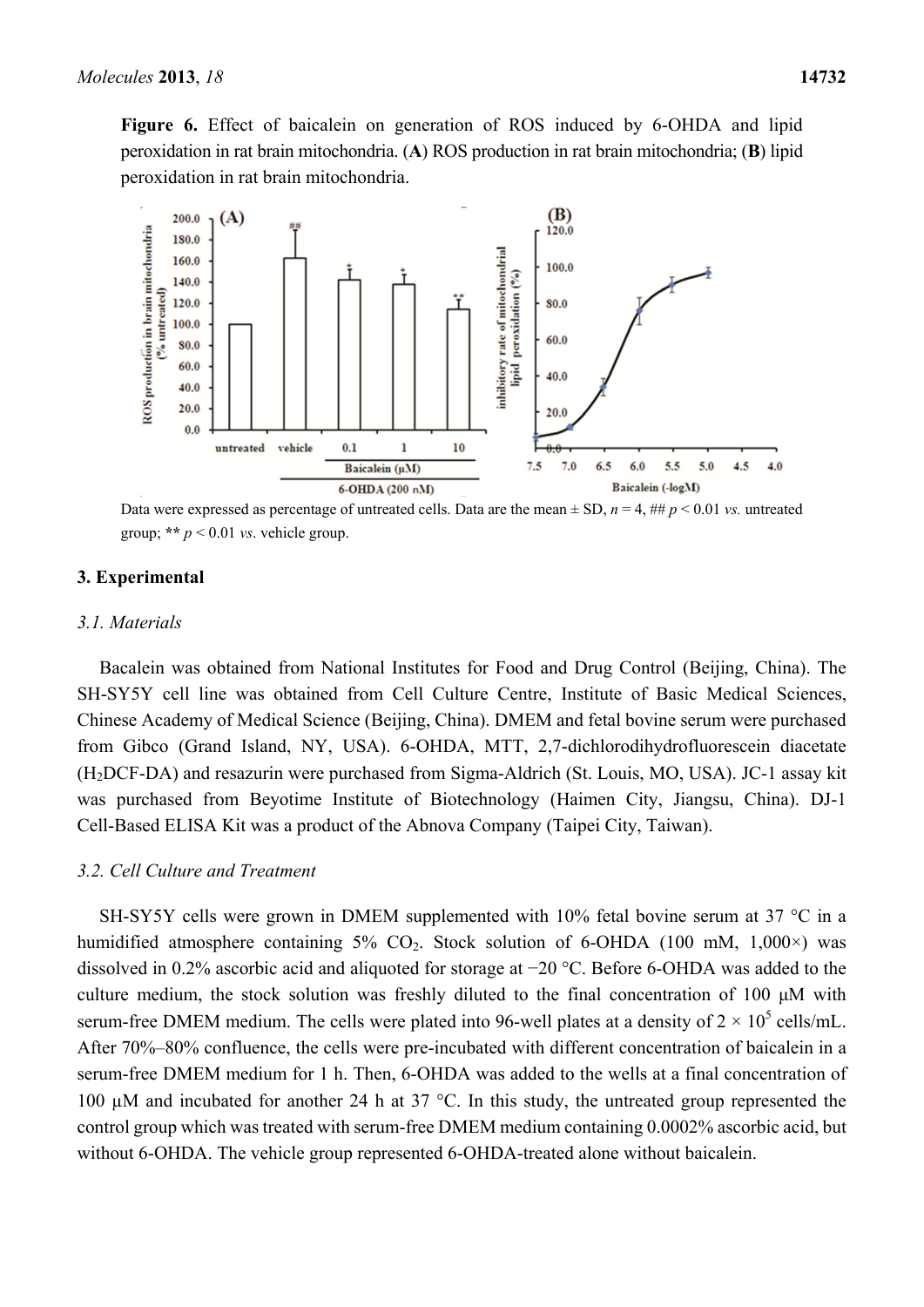## *Molecules* **2013**, *18* **14733**

#### *3.3. Morphological Observations and Viability Assay*

Morphological changes were observed under microscope. Cell viability was evaluated by the MTT assay [50]. Briefly, after treatment, MTT (0.5 mg/mL) was added to each well and incubated for 4 h at 37 °C. Then, the supernatant was removed and the formazan product obtained was dissolved in 100 µL dimethylsulfoxide (DMSO) with stirring for 15 min on a microtiter plate shaker and the absorbance was read at 540 nm using a Spectramax M5 microplate reader (Molecular Devices, Sunnyvale, CA, USA).

#### *3.4. Measurement of Mitochondrial Redox Activity by Resazurin*

Rezazurin is a fluorescent indicator of mitochondrial function. Upon oxidoreductase exposure in mitochondria, resazurin (blue and nonfluorescent) is reduced to resorufin (pink and highly florescent). The pink fluorescence intensity is examined at an excitation of 530 nm and an emission of 590 nm. The change rate in fluorescence intensity is associated with mitochondrial redox activity. After treatment, resazurin at final concentration of 5 µM were added into the wells and fluorescence intensity was examined at an excitation of 530 nm and an emission of 590 nm. Then, the plate was incubated for another 60 min then fluorescence was measured. The changing rate was represented as  $(F_{60} - F_0)/F_0 \times 100\%$ .  $F_{60}$ ,  $F_0$  referred to fluorescence of 60 min and 0 min [51].

## *3.5. Measurement of Mitochondrial Membrane Potential (Δψm) by JC-1*

The fluorescent probe JC-1 (5,5',6,6'-tetrachloro-1,1',3,3'-tetraethylbenzimidazolylcarbocyanine iodide) was used to estimate of mitochondrial membrane potential (*Δψm*) [52]. After treatment, the culture medium was removed and loaded with JC-1 solution for 15 min at 37 °C in the dark. After two more rinses with Hank's solution, fluorescence intensity of the red/green ratio was determined at an excitation of 490 nm and emission of 530 nm (green fluorescent monomers) and 590 nm (red fluorescent aggregates) respectively.

#### *3.6. Determination of Intracellular ROS Level*

Intracellular ROS level was measured using 2,7-dichlorofluorescein-dictate  $(H<sub>2</sub>DCF-DA)$  staining method [53]. After incubation with 6-OHDA, cells were loaded with 10  $\mu$ M H<sub>2</sub>DCFHDA for 30 min at 37 °C in the dark. Cells were then analyzed on a Spectramax M5 microplate reader with excitation at 488 nm and emission at 525 nm.

#### *3.7. DJ-1 Protein Expression Assay Using Cell-Based ELISA*

After treatment, the cells were quenched, fixed and blocked. Primary antibodies specific for DJ-1 protein and GAPDH were added and allowed to bind to their respective epitopes. Then, HRP-conjugated secondary antibodies were added and incubated for 1.5 h at room temperature with gentle shaking. After washing, TMB solution was added to each well and incubated for 30 min at room temperature, and then the stop solution was added to each well and read OD at 450 nm immediately using the microplate reader. After finishing reading the absorbance at 450 nm, the plate was washed twice with Wash Buffer and twice with TBS and crystal violet was added to each well to bind with cell nuclei and give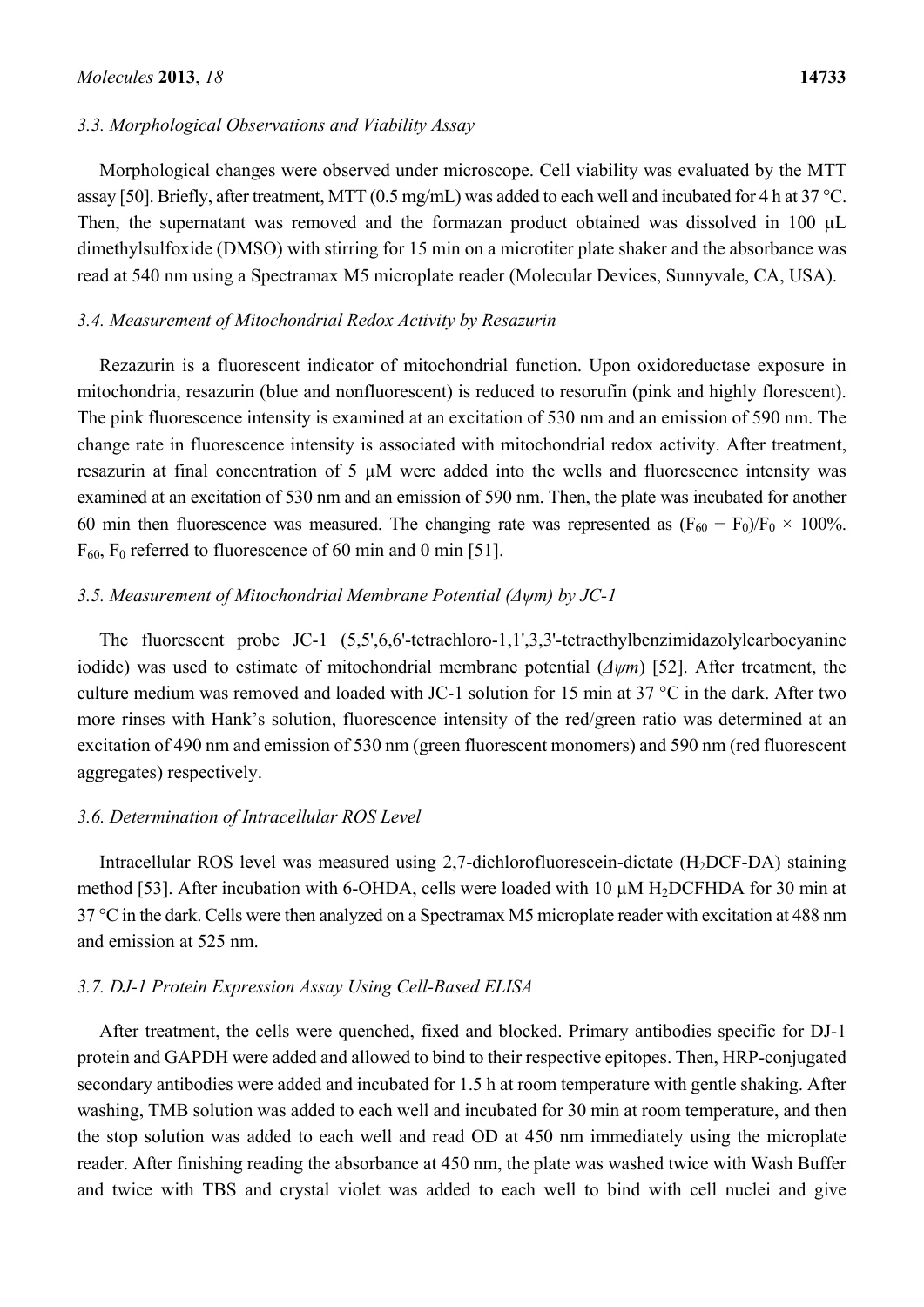absorbance readings proportional to cell counts at 595 nm. The measured  $OD_{450}$  readings can be normalized using the OD<sub>595</sub> values via the proportion  $(OD_{450}/OD_{595})$ .

#### *3.8. Isolation of Rat Brain Mitochondria*

Rat brain mitochondria were obtained by differential centrifugation [54]. Male Sprague-Dawley rats (250–300 g; Beijing Vital River Laboratory Animal Technology Co., Ltd; license: SCXK (JING) 2007-0001) were used in this study. All animal experiments were approved by the Laboratories Institutional Animal Care and Use Committee of Chinese Academy of Medical Sciences. Briefly, rats were decapitated and the brain was placed in beakers containing ice-cold isolation buffer (0.25 M sucrose containing 10 mM Tris–HCl, 1 mM EDTA, and 250 μg/mL BSA, pH 7.4). The brain tissue was weighed, repeatedly washed with the isolation buffer to remove adhering blood. Then, 10 volume  $(w/v)$ of homogenate was prepared in a glass homogenizer. The nuclei and cell debris were sedimented by centrifugation at 1,000 *g* for 10 min at 4 °C and discarded. The supernatant was collected for further centrifugation at 10,000 *g* for 10 min at 4 °C. The sediment were washed, gently suspended in the isolation medium and centrifuged at 10,000  $g$  for 10 min at 4  $^{\circ}$ C for further purification of the mitochondria. Finally, the sedimented mitochondria were suspended in the above buffer at a concentration of 10–15 mg/mL. Mitochondrial protein concentration was determined by the Bradford method using BSA as a standard. Mitochondria were prepared fresh for each experiment and used within 4 h of isolation.

## *3.9. Detection of ROS Production in Rat Brain Mitochondria*

ROS production in isolated rat brain mitochondria was monitored using the fluorescent probe H2DCF-DA. After incubation for 30 min with 100 μM 6-OHDA with or without baicalein pretreatment, mitochondria of different groups were incubated with 10  $\mu$ M H<sub>2</sub>DCF-DA at 37 °C for another 30 min, and the fluorescence intensity was measured at an excitation wavelength of 488 nm and emission wavelength of 525 nm in a microplate reader.

## *3.10. Lipid Peroxidation of Rat Brain Mitochondria Induced by FeSO4-Cystine*

Lipid peroxidation was determined by the formation of thiobarbituric acid reactive substances (TBARS) as described and modification. Briefly, rat brain mitochondria 100 µg/well in 0.2 M histidine buffer including FeSO<sub>4</sub> 50  $\mu$ M and cystine 500  $\mu$ M was added into 96-well plate. Then, different concentration of baicalein were added and incubated at 37 °C for 30 min. The incubation was stopped by the addition of 1.0% thiobarbituric acid (TBA) solution and incubated for 30 min at 60 °C. The absorption was measured at 532 nm.

#### *3.11. Statistical Analysis*

The data were expressed as the means  $\pm$  SD. Significance of differences between group means was determined by One-way analysis of variance (ANOVA) followed by *t*-test. A *p*-value < 0.05 was considered statistically significant.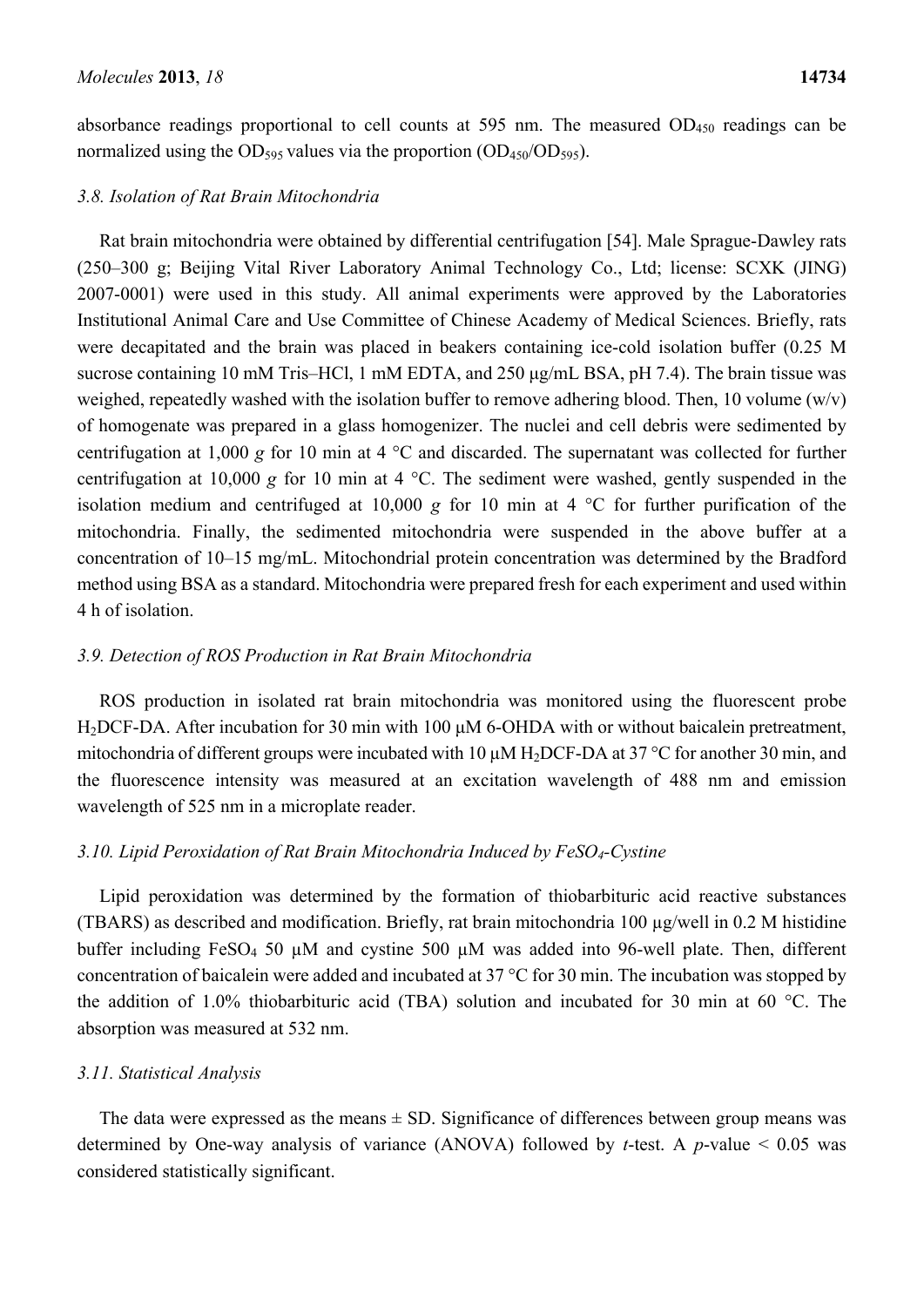# **4. Conclusions**

Here we have demonstrated that baicalein had neuroprotective effects against 6-OHDA-induced cytotoxicity and mitochondrial dysfunction in SH-SY5Y cells and brain mitochondria. The results indicate that baicalein protected against 6-OHDA-induced mitochondrial dysfunction by reducing intracellular ROS and up-regulation of DJ-1 protein expression. However, further studies should be conducted on the detailed mechanisms of how baicalein could reduce ROS and up-regulate DJ-1 protein expression.

# **Acknowledgements**

This research was supported by grants from the National Natural Science Foundation of China (30973889), Science and Technology Major Projects: Significant New-Drugs Creation (2012ZX09103101-078; 2012ZX09103201-042; 2011ZX09401-014), the Research Special Fund for Public Welfare Industry of Health (200902008).

# **Conflicts of Interest**

The authors declare no conflict of interest.

# **References**

- 1. Kim, I.S.; Choi, D.K.; Jung, H.J. Neuroprotective effects of vanillyl alcohol in Gastrodia elata Blume through suppression of oxidative stress and anti-apoptotic activity in toxin-induced dopaminergic MN9D cells. *Molecules* **2011**, *16*, 5349–5361.
- 2. Swerdlow, R.H. The neurodegenerative mitochondriopathies. *J. Alzheimers Dis.* **2009**, *17*, 737–751.
- 3. Mosley, R.L.; Benner, E.J.; Kadiu, I.; Thomas, M.; Boska, M.D.; Hasan, K.; Laurie, C.; Gendelman, H.E. Neuroinflammation, oxidative stress and the pathogenesis of Parkinson's disease. *Clin. Neurosci. Res*. **2006**, *6*, 261–281.
- 4. Winklhofer, K.F.; Haass, C. Mitochondrial dysfunction in Parkinson's disease. *Biochim. Biophys. Acta* **2010**, *1802*, 29–44.
- 5. Frazier, A.E.; Kiu, C.; Stojanovski, D.; Hoogenraad, N.J.; Ryan, M.T. Mitochondrial morphology and distribution in mammalian cells. *Biol. Chem.* **2006**, *387*, 1551–1558.
- 6. Westermann, B. Bioenergetic role of mitochondrial fusion and fission. *Biochim Biophys. Acta* **2012**, *1817*, 1833–1838.
- 7. Chan, D.C. Mitochondria: Dynamic organelles in disease, aging, and development. *Cell* **2006**, *125*, 1241–1252.
- 8. Dröge, W.; Schipper, H.M. Oxidative stress and aberrant signaling in aging and cognitive decline. *Aging Cell* **2007**, *6*, 361–370.
- 9. Koppula, S.; Kumar, H.; More, S.V.; Lim, H.W.; Hong, S.M.; Choi, D.K. Recent updates in redox regulation and free radical scavenging effects by herbal products in experimental models of Parkinson's disease. *Molecules* **2012**, *17*, 11391–11420.
- 10. Nagakubo, D.; Taira, T.; Kitaura, H.; Ikeda, M.; Tamai, K.; Iguchi-Ariga, S.M.; Ariga, H. DJ-1, a novel oncogene which transforms mouse NIH3T3 cells in cooperation with ras. *Biochem. Biophys. Res. Commun*. **1997**, *231*, 509–513.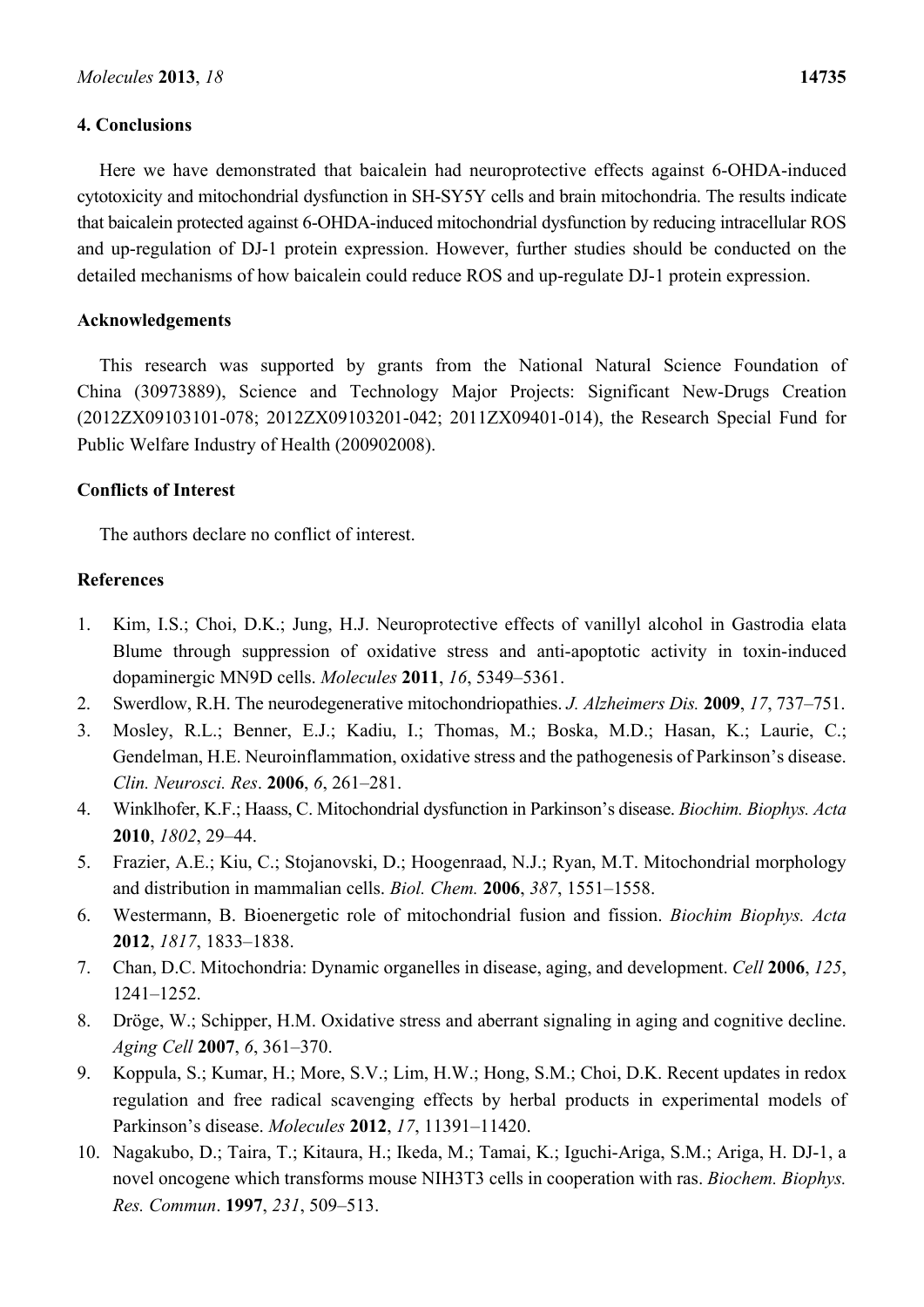- 11. Bonifati, V.; Rizzu. P.; van Baren, M.J.; Schaap, O.; Breedveld, G.J.; Krieger, E.; Dekker, M.C.; Squitieri, F.; Ibanez, P.; Joosse, M.; *et al*. Mutations in the DJ-1 gene associated with autosomal recessive early-onset Parkinsonism. *Science* **2003**, *299*, 256–259.
- 12. Clements, C.M.; McNally, R.S.; Conti, B.J.; Mak, T.W.; Ting, J.P. DJ-1, a cancer- and Parkinson's disease-associated protein, stabilizes the antioxidant transcriptional master regulator Nrf2. *Proc. Nat. Acad. Sci. USA* **2006**, *103*, 15091–15096.
- 13. Taira, T.; Saito, Y.; Niki, T.; Iguchi-Ariga, S.M.; Takahashi, K.; Ariga, H. DJ-1has a role in antioxidative stress to prevent cell death. *EMBO Rep*. **2004**, *5*, 213–218.
- 14. Yokota, T.; Sugawara, K.; Ito, K.; Takahashi, R.; Ariga, H.; Mizusawa, H. Down regulation of DJ-1 enhances cell death by oxidative stress, ER stress, and proteasome inhibition. *Biochem. Biophys. Res. Commun*. **2003**, *312*, 1342–1348.
- 15. Canet-Avilés, R.M.; Wilson, M.A.; Miller, D.W.; Ahmad, R.; McLendon, C.; Bandyopadhyay, S.; Baptista, M.J.; Ringe, D.; Petsko, G.A.; Cookson, M.R. The Parkinson's disease protein DJ-1 is neuroprotective due to cysteine-sulfonic acid-driven mitochondrial localization. *Proc. Natl. Acad. Sci. USA* **2004**, *101*, 9103–9108.
- 16. Martinat, C.; Shendelman, S.; Jonason, A.; Leete, T.; Beal, M.F.; Yang, L.; Floss, T.; Abeliovich, A. Sensitivity to oxidative stress in DJ-1-deficient dopamine neurons: An ES-derived cell model of primary Parkinsonism. *PLoS Biol*. **2004**, *2*, e327.
- 17. Bonifati, V.; Rizzu, P.; Squitieri, F.; Krieger, E.; Vanacore, N.; van Swieten, J.C.; Brice, A.; van Duijn, C.M.; Oostra, B.; Meco, G.; *et al*. DJ-1( PARK7), a novel gene for autosomal recessive, early onset parkinsonism. *Neurol. Sci.* **2003**, *24*, 159–160.
- 18. Kahle, P.J.; Waak, J.; Gasser, T. DJ-1 and prevention of oxidative stress in Parkinson's disease and other age-related disorders. *Free Radic. Biol. Med.* **2009**, *47*, 1354–1361.
- 19. Soto-Otero, R.; Méndez-Alvarez, E.; Sánchez-Iglesias, S.; Zubkov, F.I.; Voskressensky, L.G.; Varlamov, A.V.; de Candia, M.; Altomare, C. Inhibition of 6-hydroxydopamine-induced oxidative damage by 4,5-dihydro-3*H*-2-benzazepine *N*-oxides. *Biochem. Pharmacol.* **2008**, *75*, 1526–1537.
- 20. Soto-Otero, R.; Méndez-Alvarez, E.; Hermida-Ameijeiras, A.; López-Real, A.M.; Labandeira-García, J.L. Effects of (−)-nicotine and (−)-cotinine on 6-hydroxydopamine-induced oxidative stress and neurotoxicity: Relevance for Parkinson's disease. *Biochem. Pharmacol.* **2002**, *64*, 125–135.
- 21. Glinka, Y.Y.; Tipton, K.F.; Youdim, M.B. Nature of inhibition of mitochondrial respiratory complex I by 6-Hydroxydopamine. *J. Neurochem.* **1996**, *66*, 2004–2010.
- 22. Glinka, Y.Y.; Youdim, M.B. Inhibition of mitochondrial complexes I and IV by 6-hydroxydopamine. *Eur. J. Pharmacol.* **1995**, *292*, 329–332.
- 23. Xie, H.R.; Hu L.S.; Li G.Y. SH-SY5Y human neuroblastoma cell line: *In vitro* cell model of dopaminergic neurons in Parkinson's disease. *Chin. Med. J.* **2010**, *123*, 1086–1092.
- 24. Elkon, H.; Melamed, E.; Offen, D. 6-Hydroxydopamine increases ubiquitin-conjugates and protein degradation: Implications for the pathogenesis of Parkinson's disease. *Cell Mol. Neurobiol*. **2001**, *21*, 771–781.
- 25. Jordán, J.; Galindo, M.F.; Tornero, D.; González-García, C.; Ceña, V. Bcl-x L blocks mitochondrial multiple conductance channel activation and inhibits 6-OHDA-induced death in SH-SY5Y cells. *J. Neurochem.* **2004**, *89*, 124–133.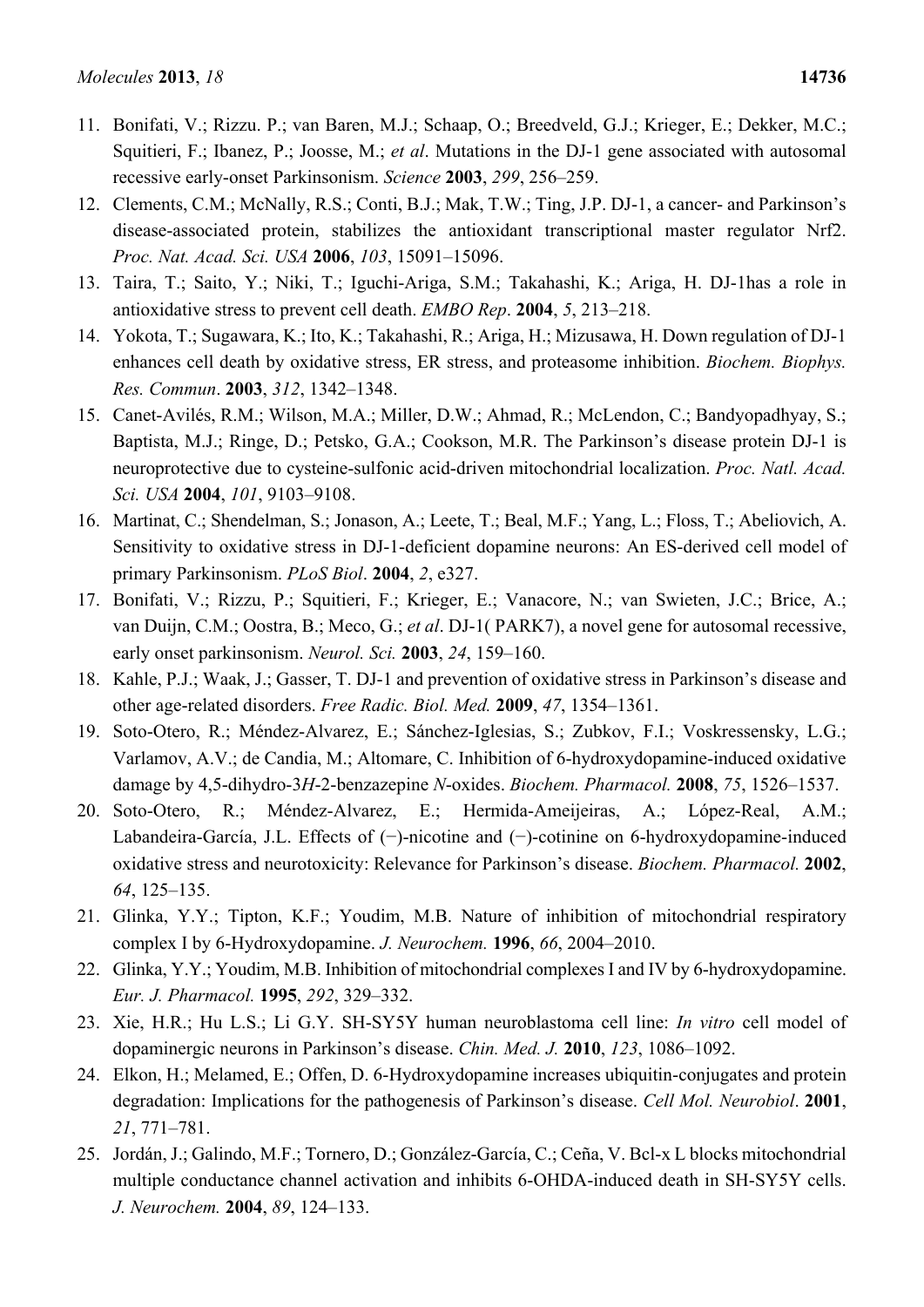- 26. Lin, Y.C.; Uang, H.W.; Lin, R.J.; Chen, I.J.; Lo, Y.C. Neuroprotective effects of glyceryl nonivamide against microglia-like cells and 6-hydroxydopamine-induced neurotoxicity in SH-SY5Y human dopaminergic neuroblastoma cells. *J. Pharmacol. Exp. Ther.* **2007**, *323*, 877–887.
- 27. Gomez-Lazaro, M.; Bonekamp, N.A.; Galindo, M.F.; Jordán, J.; Schrader, M. 6-Hydroxydopamine (6-OHDA) induces Drp1-dependent mitochondrial fragmentation in SH-SY5Y cells. *Free Radic. Biol. Med.* **2008**, *44*, 1960–1969.
- 28. Xiang, B.; Fei, X.; Zhuang, W.; Fang, Y.; Qin, Z.; Liang, Z. Cathepsin L is involved in 6-hydroxydopamine induced apoptosis of SH-SY5Y neuroblastoma cells. *Brain Res.* **2011**, *1387*, 29–38.
- 29. Ciesielska, E.; Gwardys, A.; Metodiewa, D. Anticancer, antiradical and antioxidative actions of novel Antoksyd S and its major components, baicalin and baicalein. *Anticancer Res.* **2002**, *22*, 2885–2891.
- 30. Li-Weber, M. New therapeutic aspects of flavones: The anticancer properties of Scutellaria and its main active constituents Wogonin, Baicalein and Baicalin. *Cancer Treat. Rev.* **2009**, *35*, 57–68.
- 31. Cheng, Y.; He, G.; Mu, X.; Zhang, T.; Li, X.; Hu, J.; Xu, B.; Du, G. Neuroprotective effect of baicalein against MPTP neurotoxicity: Behavioral, biochemical and immunohistochemical profile. *Neurosci. Lett*. **2008**, *441*, 16–20.
- 32. Mu, X.; He, G.R.; Yuan, X.; Li, X.X.; Du, G.H. Baicalein protects the brain against neuron impairments induced by MPTP in C57BL/6 mice. *Pharmacol. Biochem. Behav.* **2011**, *98*, 286–291.
- 33. Mu, X.; He, G.; Cheng, Y.; Li, X.; Xu, B.; Du, G. Baicalein exerts neuroprotective effects in 6-hydroxydopamine-induced experimental parkinsonism *in vivo* and *in vitro*. *Pharmacol. Biochem. Behav*. **2009**, *92*, 642–648.
- 34. Xu, R.; Liu, J.; Chen, X.; Xu, F.; Xie, Q.; Yu, H.; Guo, Q.; Zhou, X.; Jin, Y. Ribozyme-mediated inhibition of caspase-3 activity reduces apoptosis induced by 6-hydroxydopamine in PC12 cells. *Brain Res.* **2001**, *899*, 10–19.
- 35. Jin, C.F.; Shen, S.R.; Zhao, B.L. Different effects of five catechins on 6-hydroxydopamine-induced apoptosis in PC12 cells. *J. Agric. Food Chem.* **2001**, *49*, 6033–6038.
- 36. Beal, M.F. Parkinson's disease: A model dilemma. *Nature* **2010**, 466, S8–S10.
- 37. Murphy, M.P. How mitochondria produce reactive oxygen species. *Biochem. J.* **2009**, *417*, 1–13.
- 38. Starkov, A.A. The role of mitochondria in reactive oxygen species metabolism and signaling. *Ann. N. Y. Acad. Sci.* **2008**, *1147*, 37–52.
- 39. Lambert, A.J.; Brand, M.D. Reactive oxygen species production by mitochondria. *Methods Mol. Biol.* **2009**, *554*, 165–181.
- 40. Nakai, M,; Mori, A.; Watanabe, A.; Mitsumoto, Y. 1-methyl-4-phenylpyridinium (MPP+) decreases mitochondrial oxidation-reduction (REDOX) activity and membrane potential (Deltapsi(m)) in rat striatum. *Exp. Neurol.* **2003**, *179*, 103–110.
- 41. Levites, Y.; Youdim, M.B.; Maor, G.; Mandel, S. Attenuation of 6-hydroxydopamine (6-OHDA)-induced nuclear factor-kappaB (NF-kappaB) activation and cell death by tea extracts in neuronal cultures. *Biochem. Pharmacol.* **2002**, *63*, 21–29.
- 42. Halliwell, B. Reactive oxygen species, and the central nervous system. *J. Neurochem.* **1992**, *59*, 1609–1623.